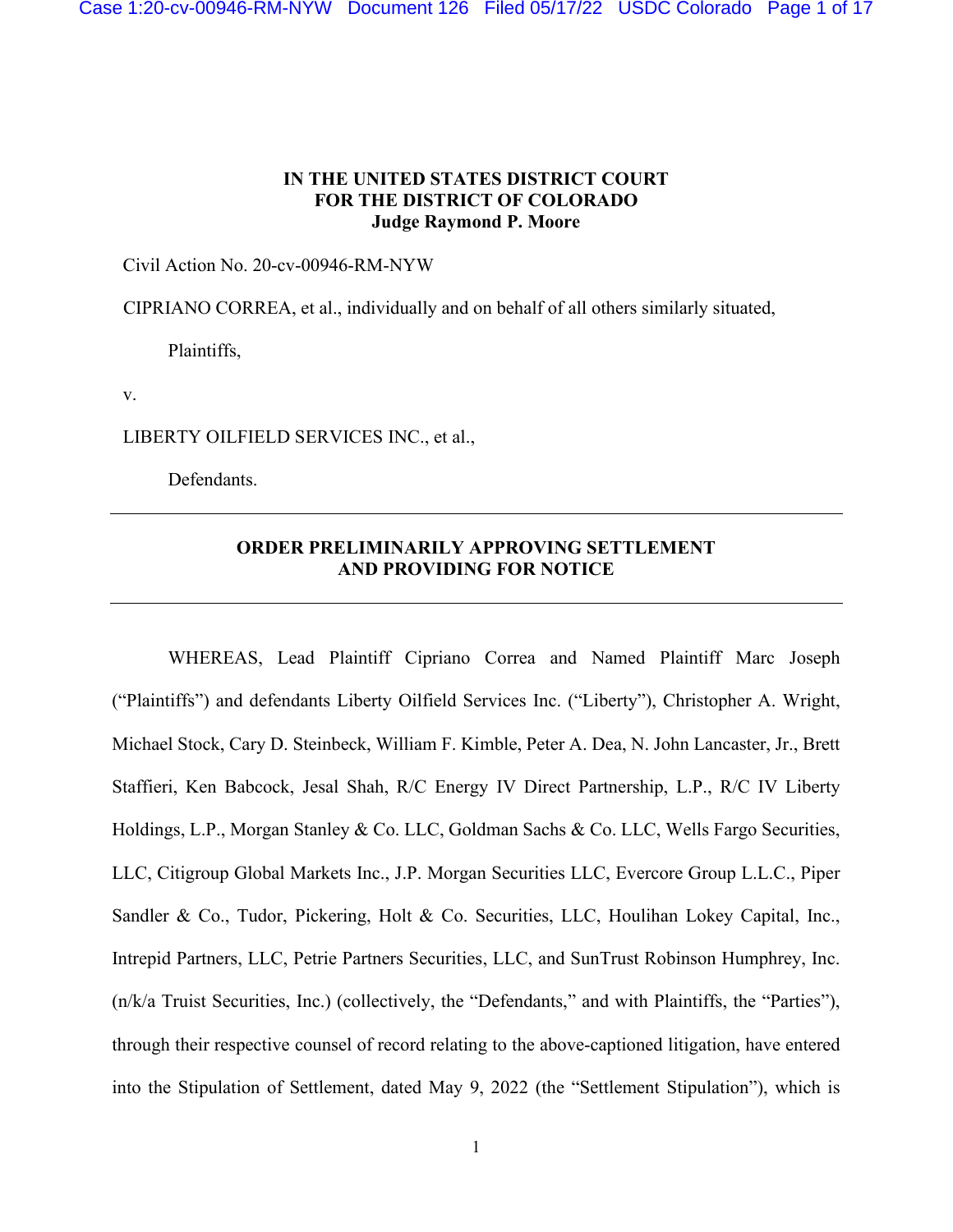subject to review under Rule 23 of the Federal Rules of Civil Procedure and which, together with the exhibits annexed thereto, sets forth the terms and conditions for the proposed settlement and dismissal of the putative class action pending before the Court entitled *Correa, et al., v. Liberty Oilfield Services Inc., et al.*, 1:20-CV-00946-RM-NYW (the "Action"); and the Court having read and considered the Settlement Stipulation and the exhibits thereto and submissions made relating thereto, and finding that substantial and sufficient grounds exist for entering this Order; and the Parties having consented to the entry of this Order;

NOW, THEREFORE, IT IS HEREBY ORDERED, this 17th day of May, 2022, that:

1. Capitalized terms used but not otherwise defined herein have the meanings defined in the Settlement Stipulation.

2. Pursuant to Rule 23(a) and (b)(3) of the Federal Rules of Civil Procedure and for the purposes of the Settlement only, the Action is hereby preliminarily certified as a class action on behalf of all Persons and entities who purchased or otherwise acquired publicly traded Liberty common stock either in or traceable to Liberty's January 11, 2018 initial public offering ("IPO") through April 3, 2020, inclusive. Excluded from the Settlement Class are: (i) Persons who suffered no compensable losses, (ii) Defendants; (iii) members of the immediate family of any Individual Defendant; (iv) any person who was an officer or director of Liberty or the Riverstone Defendants during the Class Period; (v) any entity in which any such excluded party has a direct or indirect majority ownership interest; (vi) the legal representatives, heirs, successors-in-interest or assigns of any such excluded persons or entities; and (vii) all Persons who submit valid and timely requests for exclusion from the Settlement Class in such form and manner as prescribed in this Order. The Settlement Class shall not exclude any investment company, or pooled investment fund or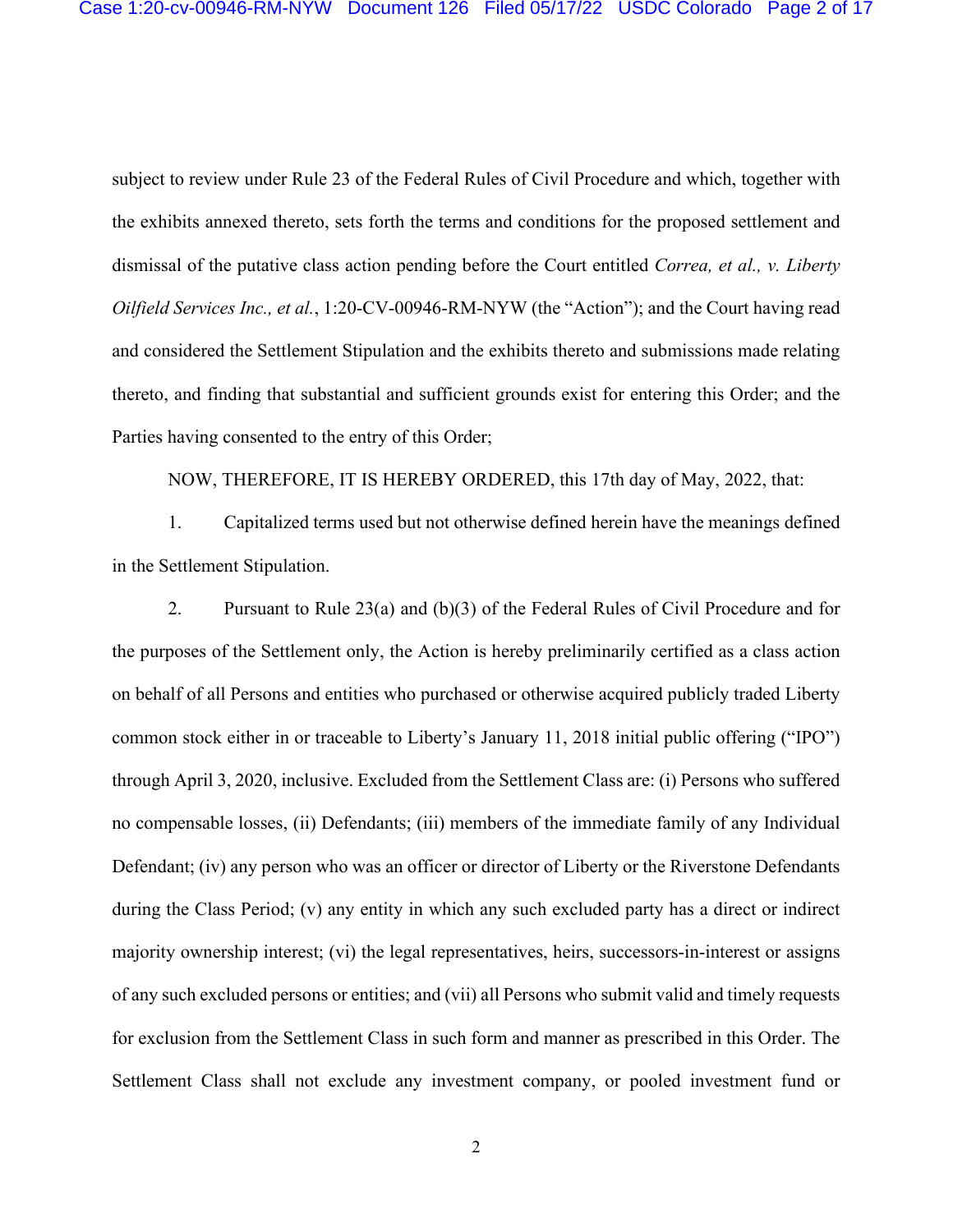separately managed account (including, but not limited to, mutual fund families, exchange traded funds, funds of funds, private equity funds, real estate funds, hedge funds and employee benefit plans) in which Defendants, or any of them, have, has, or may have a direct or indirect interest, or as to which its affiliates may serve as a fiduciary or act as an investment advisor, general partner, managing member, or in any other similar capacity but in which any Defendant alone or together, with its, his, or her respective affiliates, is not a majority owner or does not hold a majority beneficial interest.

3. This Court finds, preliminarily and for purposes of this Settlement only, that the prerequisites for a class action under Rules 23(a) and (b)(3) of the Federal Rules of Civil Procedure have been satisfied in that: (a) the number of Settlement Class Members is so numerous that joinder of all members of the Settlement Class is impracticable; (b) there are questions of law and fact common to the Settlement Class; (c) the claims of Plaintiffs are typical of the claims of the Settlement Class they seek to represent; (d) Plaintiffs fairly and adequately represent the interests of the Settlement Class; (e) questions of law and fact common to the Settlement Class predominate over any questions affecting only individual members of the Settlement Class; and (f) a class action is superior to other available methods for the fair and efficient adjudication of the Action.

4. Pursuant to Rule 23 of the Federal Rules of Civil Procedure, preliminarily and for the purposes of this Settlement only, Plaintiffs are certified as the class representatives on behalf of the Settlement Class ("Class Representatives") and Lead Counsel, The Rosen Law Firm, P.A., previously selected by Lead Plaintiff and appointed by the Court, is hereby appointed as Lead Counsel for the Settlement Class ("Class Counsel").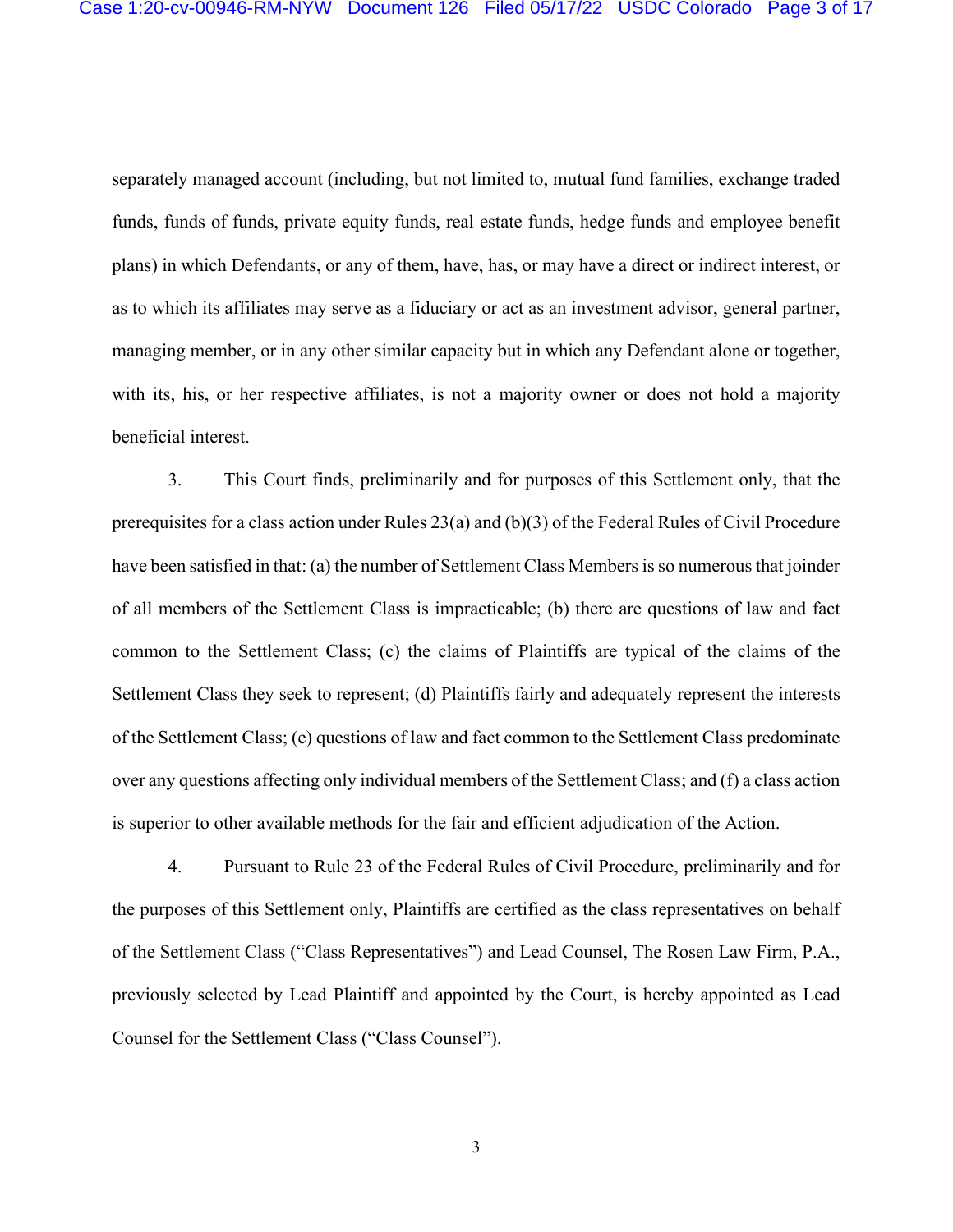5. The Court finds that (a) the Settlement Stipulation resulted from good faith, arm's length negotiations, and (b) the Settlement Stipulation is sufficiently fair, reasonable and adequate to the Settlement Class Members to warrant providing notice of the Settlement to Settlement Class Members and holding a Settlement Hearing.

6. The Court hereby preliminarily approves the Settlement, as embodied in the Settlement Stipulation, subject to further consideration at a hearing (the "Settlement Hearing") pursuant to Federal Rule of Civil Procedure 23(e), which is hereby scheduled to be held in Courtroom A601 before Judge Raymond P. Moore on the sixth floor of the Alfred A. Arraj United States Courthouse located at 901 19th Street, Denver, Colorado, on October 7, 2022 at 1 p.m. for the following purposes:

(a) to determine finally whether the applicable prerequisites for class action treatment under Federal Rules of Civil Procedure 23(a) and (b) are satisfied;

(b) to determine finally whether the Settlement is fair, reasonable, and adequate, and should be approved by the Court;

(c) to determine finally whether the Order and Final Judgment as provided under the Settlement Stipulation should be entered, dismissing the Action on the merits and with prejudice, and to determine whether the release of the Released Claims against the Released Parties, as set forth in the Settlement Stipulation, should be ordered, along with a permanent injunction barring efforts to prosecute or attempt to prosecute any Released Claims extinguished by the release against any of the Released Parties, as also set forth in the Settlement Stipulation;

(d) to determine finally whether the proposed Plan of Allocation for the distribution of the Net Settlement Fund is fair and reasonable and should be approved by the Court;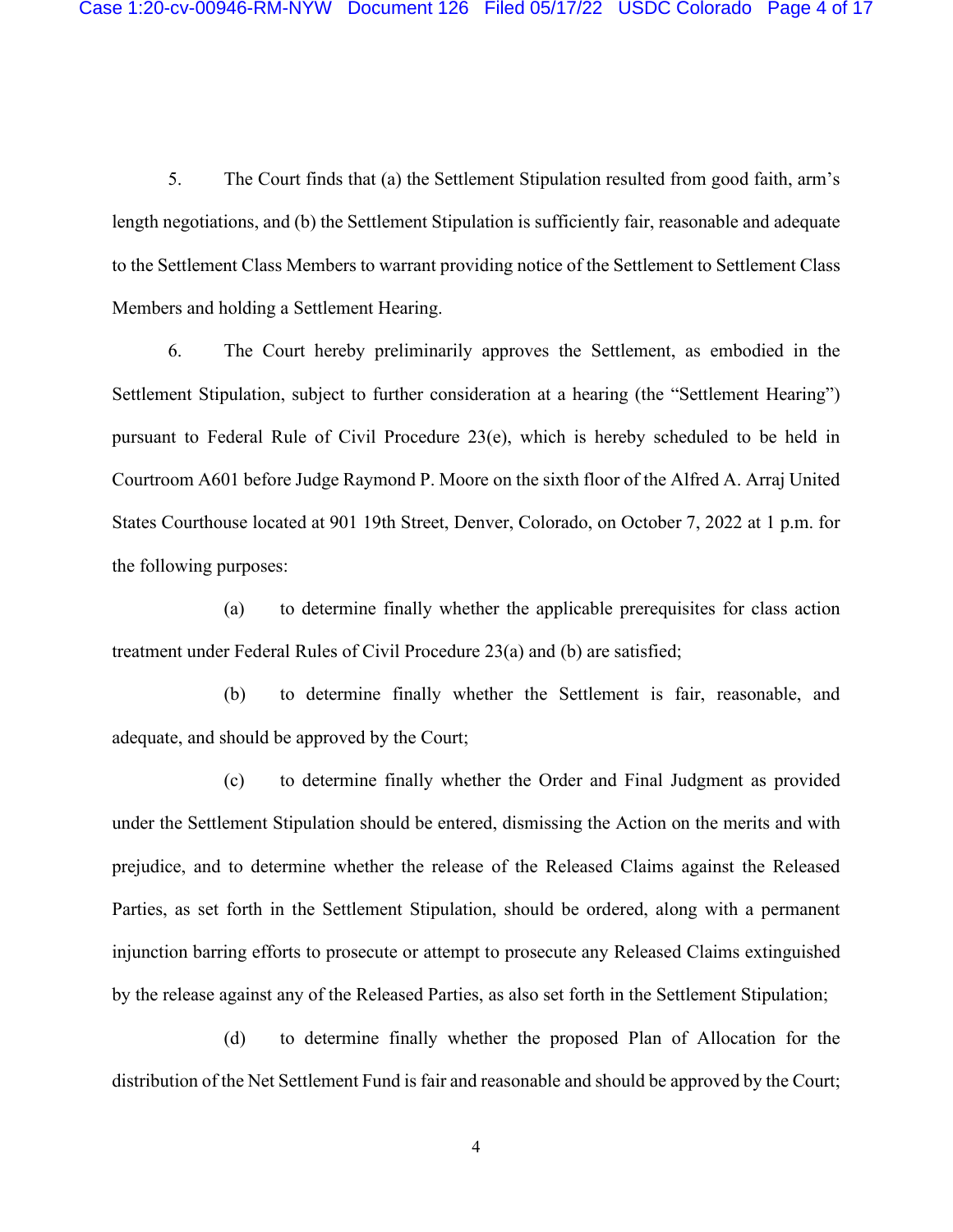(e) to consider the application of Class Counsel for an award of attorneys' fees and expenses and a Compensatory Award to the Class Representatives;

(f) to consider Settlement Class Members' objections to the Settlement, if any, whether submitted previously in writing or presented orally at the Settlement Hearing by Settlement Class Members (or by counsel on their behalf), provided that they gave proper notice that they intend to appear at the Settlement Hearing; and

(g) to rule upon such other matters as the Court may deem appropriate.

7. The Court reserves the right to adjourn the Settlement Hearing to a later date and to approve the Settlement without modification, or with such modifications as may be agreed to by the Parties, and with or without further notice of any kind. The Court further reserves the right to enter its Order and Final Judgment approving the Settlement and dismissing the Action, on the merits and with prejudice, regardless of whether it has approved the Plan of Allocation or awarded attorneys' fees and expenses.

8. The Court reserves the right to hold the Settlement Hearing telephonically or by other virtual means. In the event the Court decides to hold the Settlement Hearing telephonically or by other virtual means, Class Counsel will cause the Claims Administrator to update its website regarding the Settlement Hearing's telephonic or virtual format and provide participation instructions.

9. The Court approves the form, substance and requirements of (a) the Notice, (b) the Postcard Notice, (c) the Summary Notice, and (c) the Proof of Claim and Release Form, all of which are exhibits to the Settlement Stipulation.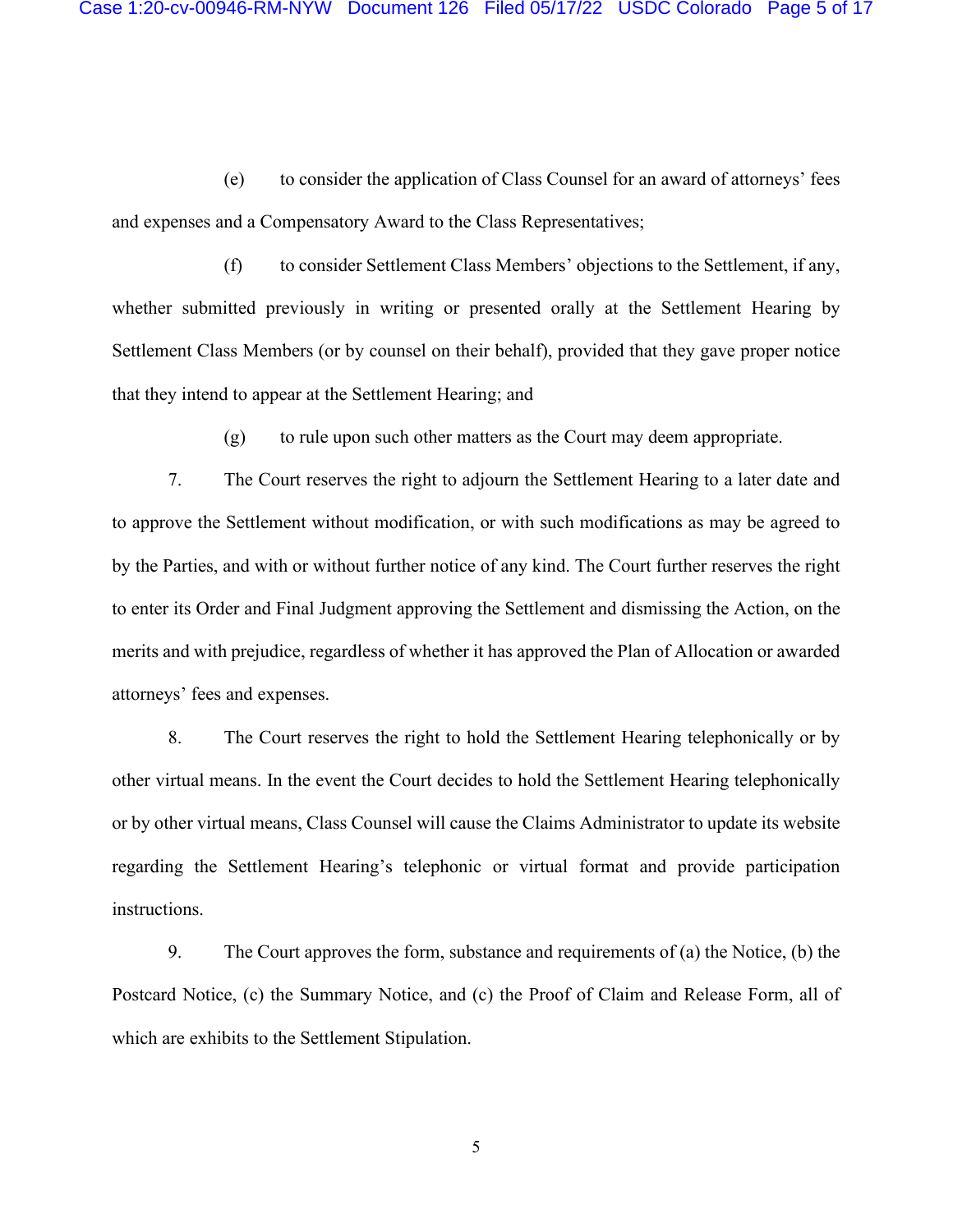10. Class Counsel have the authority to enter into the Settlement on behalf of the Settlement Class and have the authority to act on behalf of the Settlement Class with respect to all acts or consents required by or that may be given pursuant to the Settlement Stipulation or such other acts that are reasonably necessary to consummate the Settlement.

11. For settlement purposes only, Strategic Claims Services is appointed and approved as the Claims Administrator to supervise and administer the notice procedure as well as the processing of claims.

12. Within thirty (30) days after the later of (i) entry of this Order, or (ii) receipt of complete payment details, inclusive of all requisite information for an electronic funds transfer/ACH or wire (*i.e.*, W-9 and wiring instructions, including bank name, ABA routing number, account name, account number, and SWIFT Code) along with oral confirmation from Class Counsel and/or the receiving bank holding the money in the Escrow Account, Liberty shall cause its insurer to deposit the Settlement Amount of three million nine hundred thousand dollars (\$3,900,000) into the Escrow Account.

13. At any time after entry of this Order, Class Counsel may pay from the Settlement Fund reasonable and necessary Notice and Administration Costs without further order of the Court.

14. Within fourteen (14) days after entry of this Order, Liberty, at no cost to the Settlement Fund, Class Counsel, or the Claims Administrator, shall provide or cause to be provided to Class Counsel or the Claims Administrator in electronic format its reasonably available security list (consisting of the names, mailing addresses, and, if available, email addresses) of registered owners of Liberty common stock during the Class Period. This information will be kept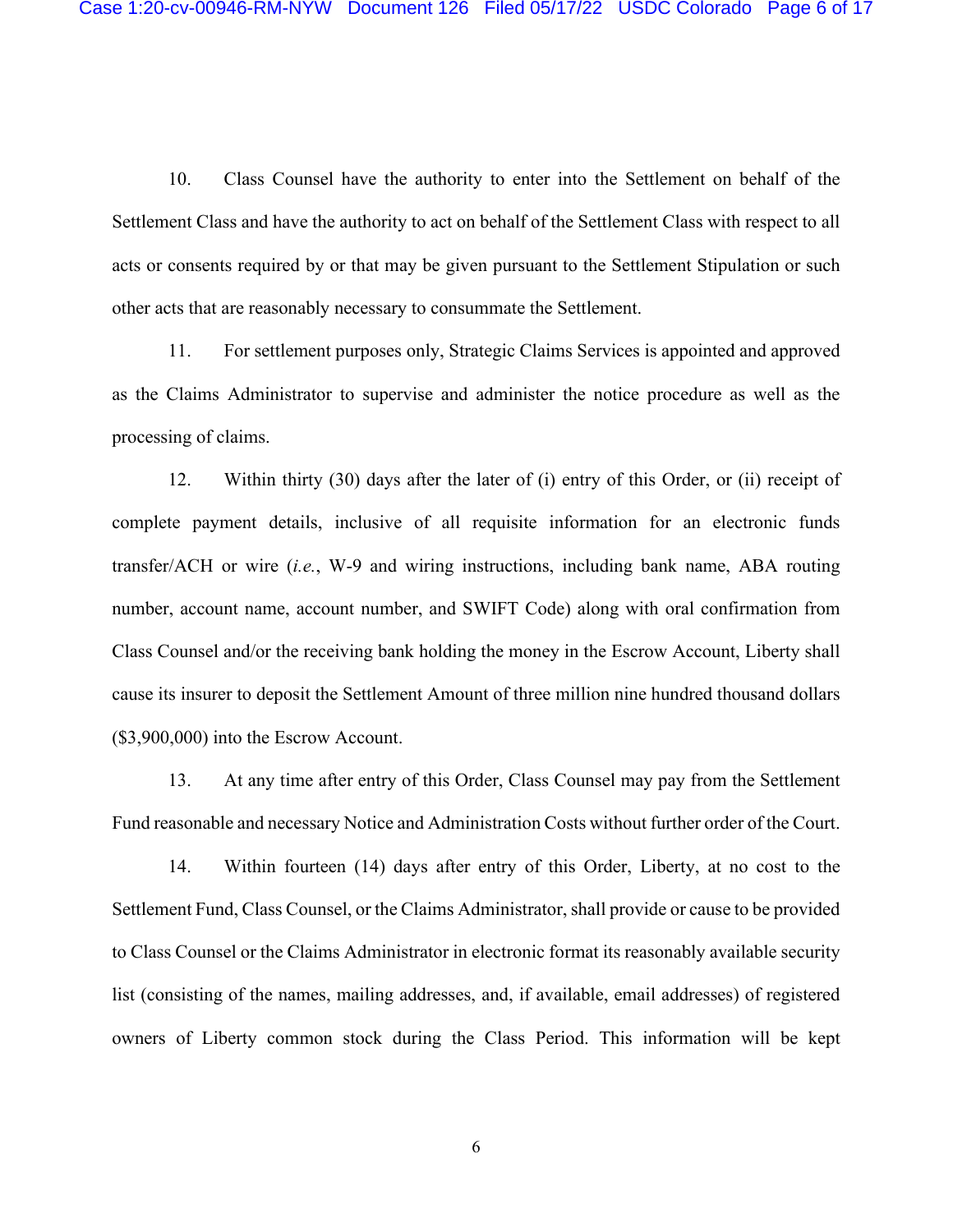confidential and not used for any purpose other than to provide the notice contemplated by this Order.

15. Class Counsel, through the Claims Administrator, shall cause the Settlement Stipulation and its exhibits, this Order, a copy of the Notice, and the Proof of Claim and Release Form to be posted on the Claims Administrator's website within twenty-eight (28) days after entry of this Order.

16. Class Counsel, through the Claims Administrator, shall cause the Summary Notice to be published electronically on the *GlobeNewswire* within thirty-five (35) days of entry of this Order. Class Counsel shall, at least seven (7) days before the Settlement Hearing, serve upon counsel for Defendants and file with the Court proof of publication of the Summary Notice.

17. Class Counsel, through the Claims Administrator, shall cause the Postcard Notice, the Summary Notice, or links to the Notice and Proof of Claim and Release Form, substantially in the forms annexed to the Settlement Stipulation: (i) to be mailed, where disseminating the Postcard Notice, by first class mail, postage prepaid, within thirty-five (35) days of entry of this Order, to all Settlement Class Members who can be identified with reasonable effort by Class Counsel, through the Claims Administrator; or (ii) to be emailed, where disseminating the Summary Notice or links to the Notice and Proof of Claim and Release Form, within thirty-five (35) days of the entry of this Order, to all Settlement Class Members for whom email addresses may be obtained with reasonable effort, through the Claims Administrator.

18. Class Counsel, through the Claims Administrator, shall make all reasonable efforts to give notice to nominees or custodians who held Liberty common stock as record owners but not as beneficial owners. Such nominees or custodians shall, within ten (10) days of receipt of the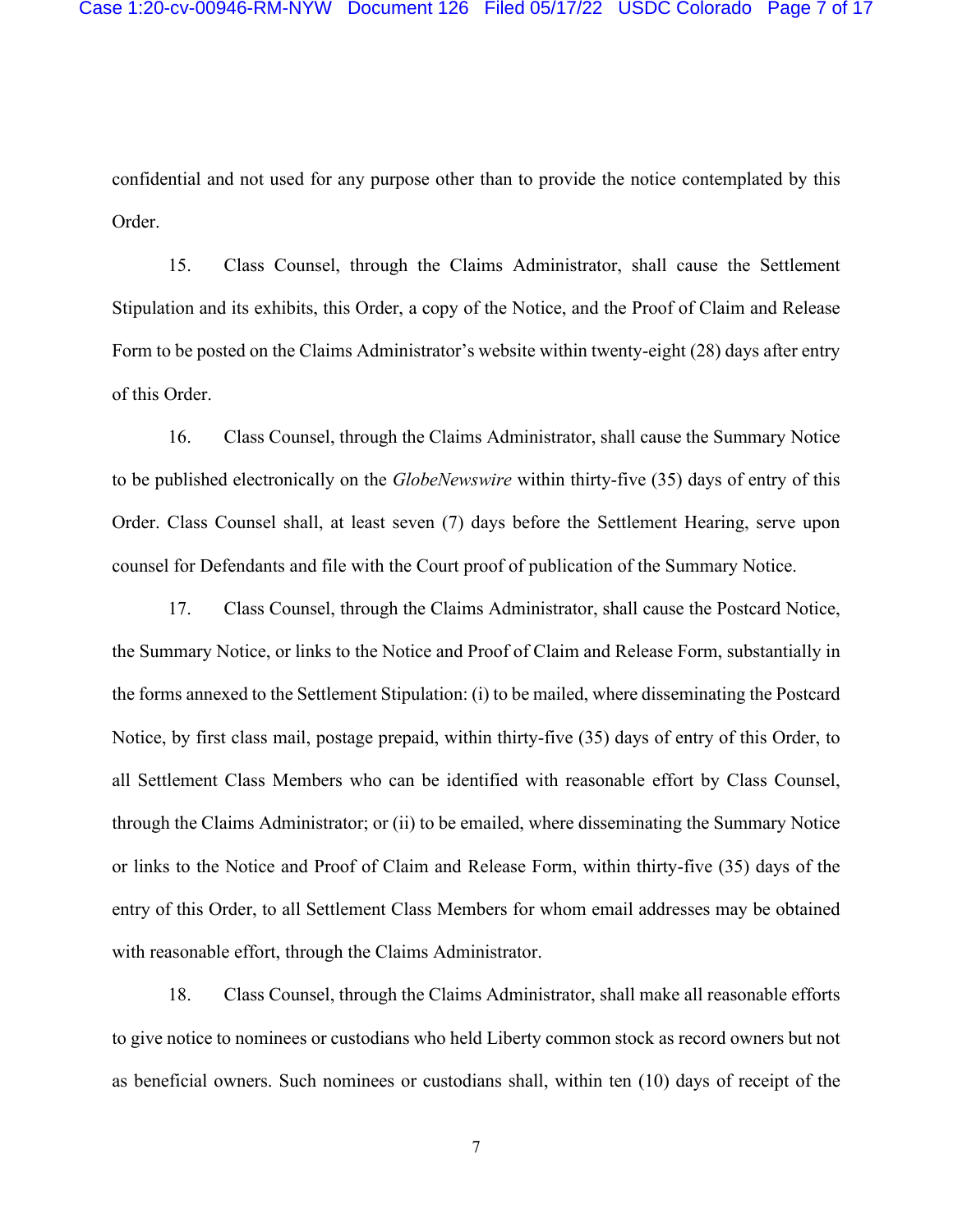notice, either: (i) request copies of the Postcard Notice sufficient to send the Postcard Notice to all beneficial owners for whom they are nominee or custodian, and within ten (10) days after receipt thereof send copies to such beneficial owners; (ii) request an electronic copy of the Summary Notice and either email the Summary Notice in electronic format or links to the Notice and Proof of Claim and Release Form to each beneficial owner for whom they are nominee or custodian within ten (10) days after receipt thereof; or (iii) provide the Claims Administrator with lists of the names, last known addresses and email addresses (to the extent known) of such beneficial owners, in which event the Claims Administrator shall promptly deliver the Summary Notice or a link to the Notice and Proof of Claim and Release Form, if email addresses are available, or Postcard Notice to such beneficial owners, if last known addresses are provided. If the Claims Administrator receives an email address, it will send a Summary Notice or link to the Notice and Proof of Claim and Release Form electronically. Nominees or custodians who elect to email notice or send the Postcard Notice to their beneficial owners shall send a written certification to the Claims Administrator confirming that the mailing has been made as directed. Copies of the Postcard Notice shall be made available to any nominee or custodian requesting same for the purpose of distribution to beneficial owners. The Claims Administrator shall, if requested, reimburse nominees or custodians out of the Settlement Fund solely for their reasonable out-of-pocket expenses incurred in providing notice to beneficial owners, which expenses would not have been incurred except for the providing of names and addresses, in amounts up to: (i) \$0.03 per name and address provided; (ii) \$0.03 per email for emailing notice; or (iii) \$0.03 per postcard, plus postage at the pre-sort rate used by the Claims Administrator, for mailing the Postcard Notice, subject to further order of this Court with respect to any dispute concerning such reimbursement.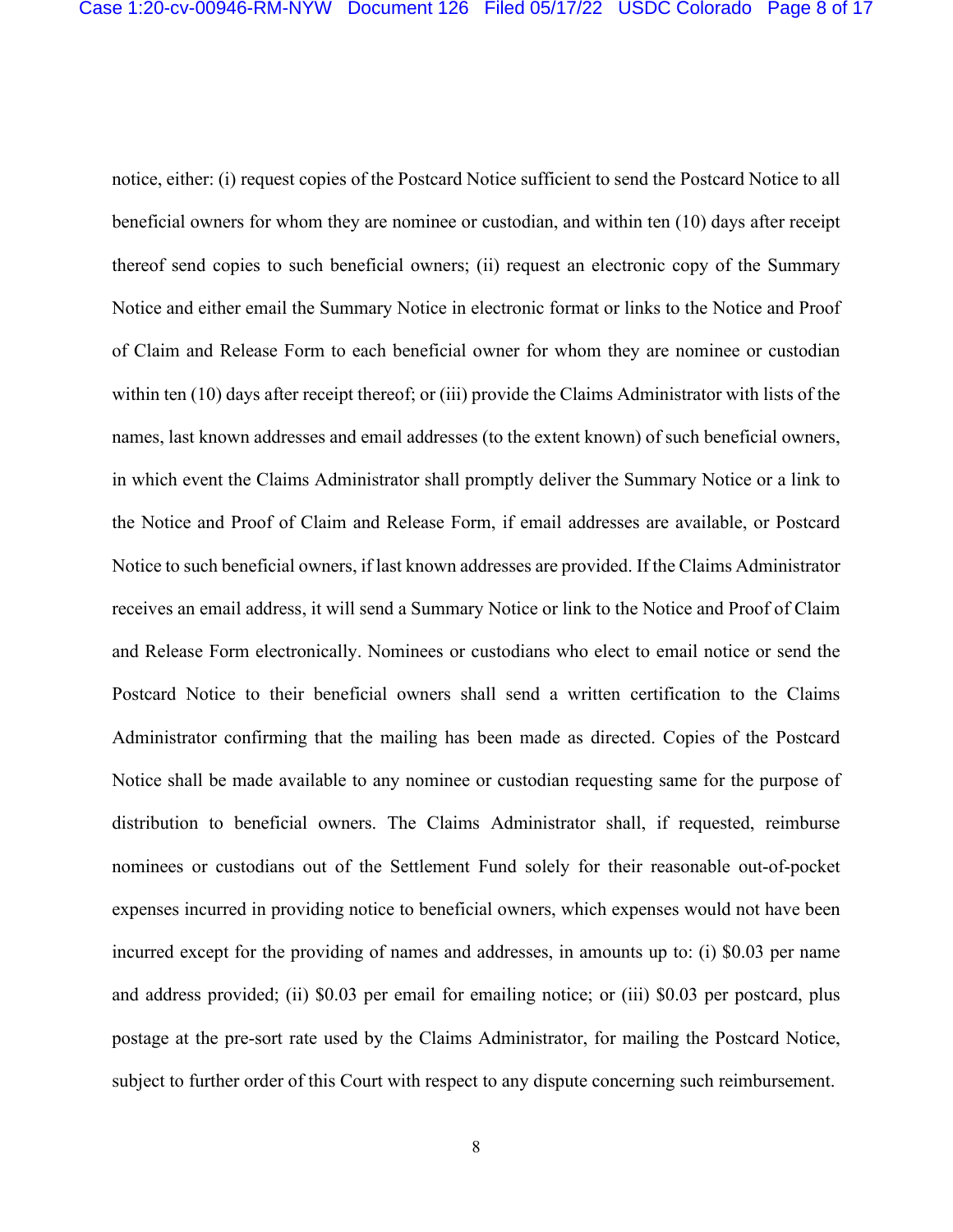19. Class Counsel shall, at least seven (7) days before the Settlement Hearing, serve upon counsel for Defendants and file with the Court proof of the mailing and emailing of Notice, as required by this Order.

20. The forms and methods set forth herein of notifying the Settlement Class Members of the Settlement and its terms and conditions meet the requirements of due process, Rule 23 of the Federal Rules of Civil Procedure, and Section 27(a)(7) of the Securities Act of 1933, 15 U.S.C. § 77z-1, as amended by the Private Securities Litigation Reform Act of 1995; constitute the best notice practicable under the circumstances; and constitute due and sufficient notice to all persons and entities entitled thereto. No Settlement Class Member will be relieved from the terms and conditions of the Settlement, including the releases provided for therein, based upon the contention or proof that such Settlement Class Member failed to receive actual or adequate notice.

21. In order to be entitled to participate in recovery from the Net Settlement Fund after the Effective Date, each Settlement Class Member shall take the following action and be subject to the following conditions:

(a) A properly completed and executed Proof of Claim must be submitted to the Claims Administrator: (i) electronically through the Claims website, www.strategicclaims.net/Liberty by 11:59 p.m. EST on September 16, 2022; or (ii) at the Post Office Box indicated in the Notice, postmarked no later than September 16, 2022. Such deadline may be further extended by Order of the Court. Each Proof of Claim and Release Form shall be deemed to have been submitted when: (i) the claim receives a confirmation notice from Strategic Claims Services for electronic submissions; or (ii) legibly postmarked (if properly addressed and mailed by first class mail), provided such Proof of Claim and Release Form is actually received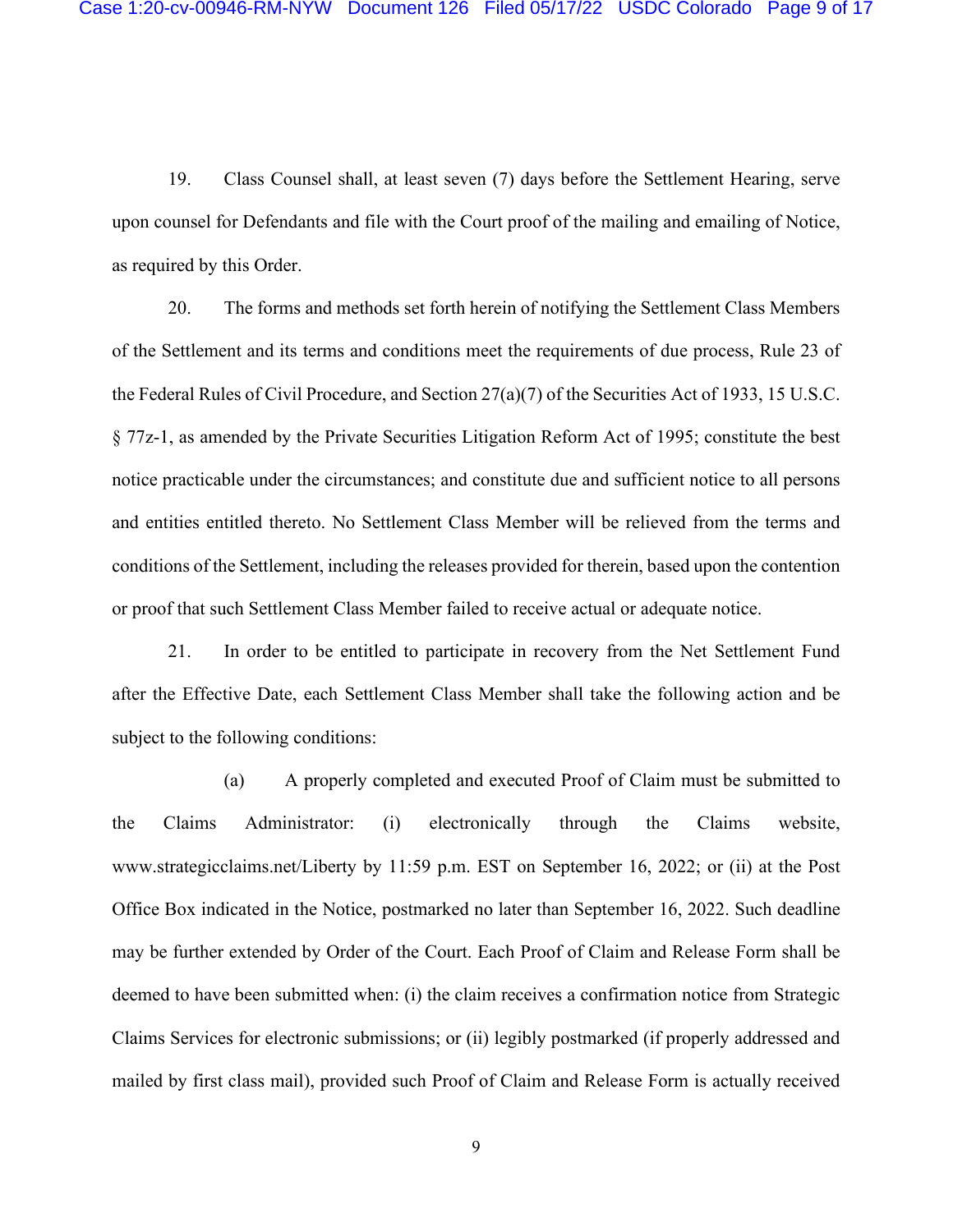before the filing of a motion for an Order of the Court approving distribution of the Net Settlement Fund. Any Proof of Claim submitted in any other manner shall be deemed to have been submitted when it was actually received by the Claims Administrator at the address designated in the Notice.

(b) The Proof of Claim and Release Form submitted by each Settlement Class Member must satisfy the following conditions: (i) it must be properly completed, signed and submitted in a timely manner in accordance with the provisions of the preceding subparagraph; (ii) it must be accompanied by adequate supporting documentation for the transactions reported therein, in the form of broker confirmation slips, broker account statements, an authorized statement from the broker containing the transactional information found in a broker confirmation slip, or such other documentation as is deemed adequate by the Claims Administrator or Class Counsel; (iii) if the person executing the Proof of Claim and Release Form is acting in a representative capacity, a certification of his current authority to act on behalf of the Settlement Class Member must be provided with the Proof of Claim and Release Form; and (iv) the Proof of Claim and Release Form must be complete and contain no material deletions or modifications of any of the printed matter contained therein and must be signed under penalty of perjury.

(c) Once the Claims Administrator has considered a timely submitted Proof of Claim and Release Form, it shall determine whether such claim is valid, deficient or rejected. For each claim determined to be either deficient or rejected, the Claims Administrator shall send a deficiency letter or rejection letter as appropriate, describing the basis on which the claim was so determined. Persons who timely submit a Proof of Claim and Release Form that is deficient or otherwise rejected shall be afforded a reasonable time (at least ten (10) days) to cure such deficiency if it shall appear that such deficiency may be cured. If any Claimant whose claim has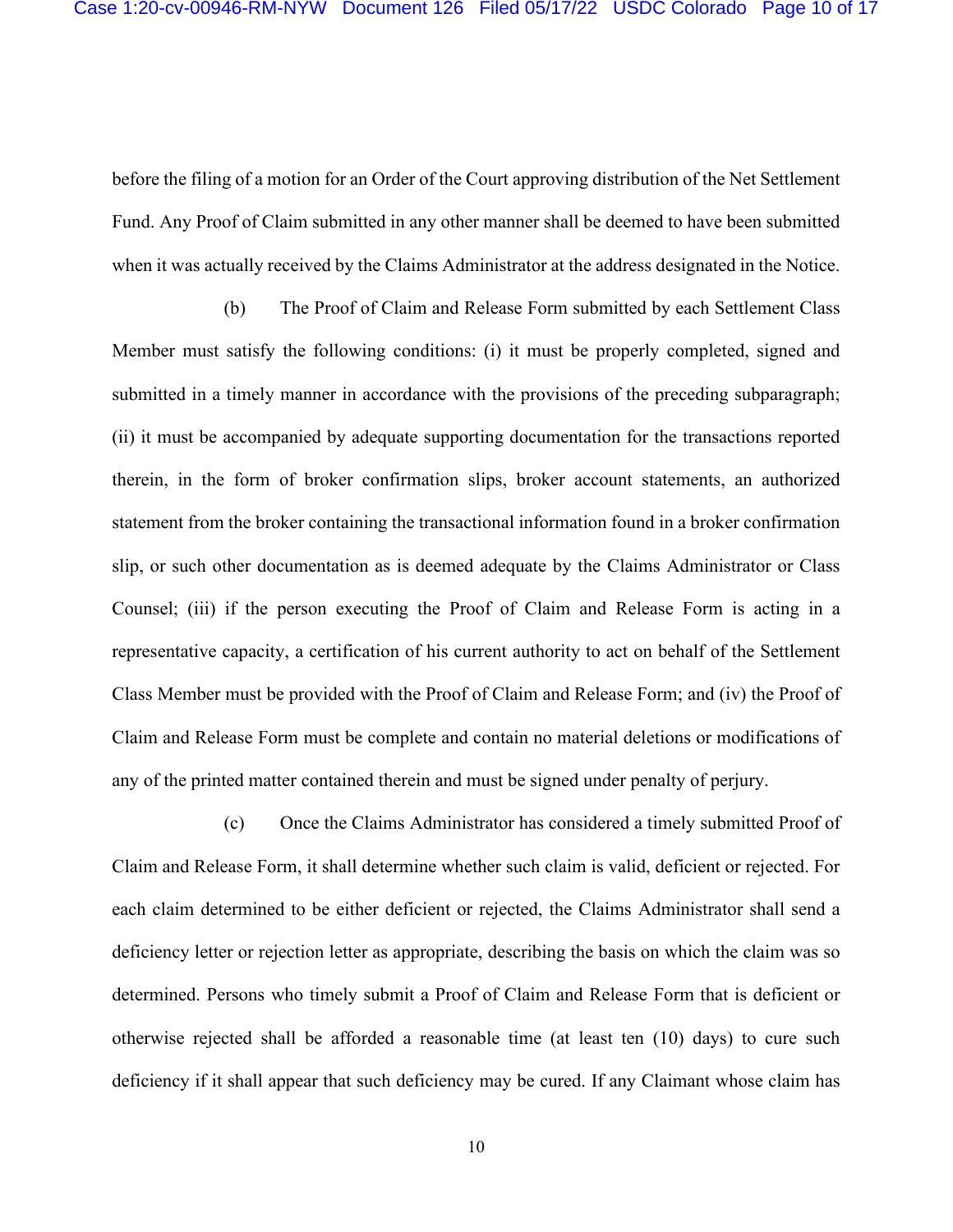been rejected in whole or in part wishes to contest such rejection, the Claimant must, within ten (10) days after the date of mailing of the notice, serve upon the Claims Administrator a notice and statement of reasons indicating the Claimant's ground for contesting the rejection along with any supporting documentation, and requesting a review thereof by the Court. If an issue concerning a claim cannot be otherwise resolved, Class Counsel shall thereafter present the request for review to the Court.

(d) As part of the Proof of Claim and Release Form, each Settlement Class Member shall submit to the jurisdiction of the Court with respect to the claim submitted, and shall, upon the Effective Date, release all claims as provided in the Settlement Stipulation.

22. All Settlement Class Members who do not submit valid and timely Proof of Claim and Release Forms will be forever barred from receiving any payments from the Net Settlement Fund, but will in all other respects be subject to and bound by the provisions of the Settlement Stipulation and the Order and Final Judgment, if entered.

23. Settlement Class Members shall be bound by all determinations and judgments in this Action whether favorable or unfavorable, unless such Persons request exclusion from the Settlement Class in a timely and proper manner, as hereinafter provided. A Settlement Class Member wishing to make such request for exclusion shall mail it, in written form, by first class mail, postage prepaid, or otherwise deliver it, so that it is received no later than September 16, 2022 (the "Exclusion Deadline"), to the addresses listed in the Notice. In order to be valid, such request for exclusion must clearly indicate the name and address and phone number and e-mail contact information (if any) of the Person seeking exclusion, and state that the sender specifically "requests to be excluded from the Settlement Class in *Correa, et al., v. Liberty Oilfield Services*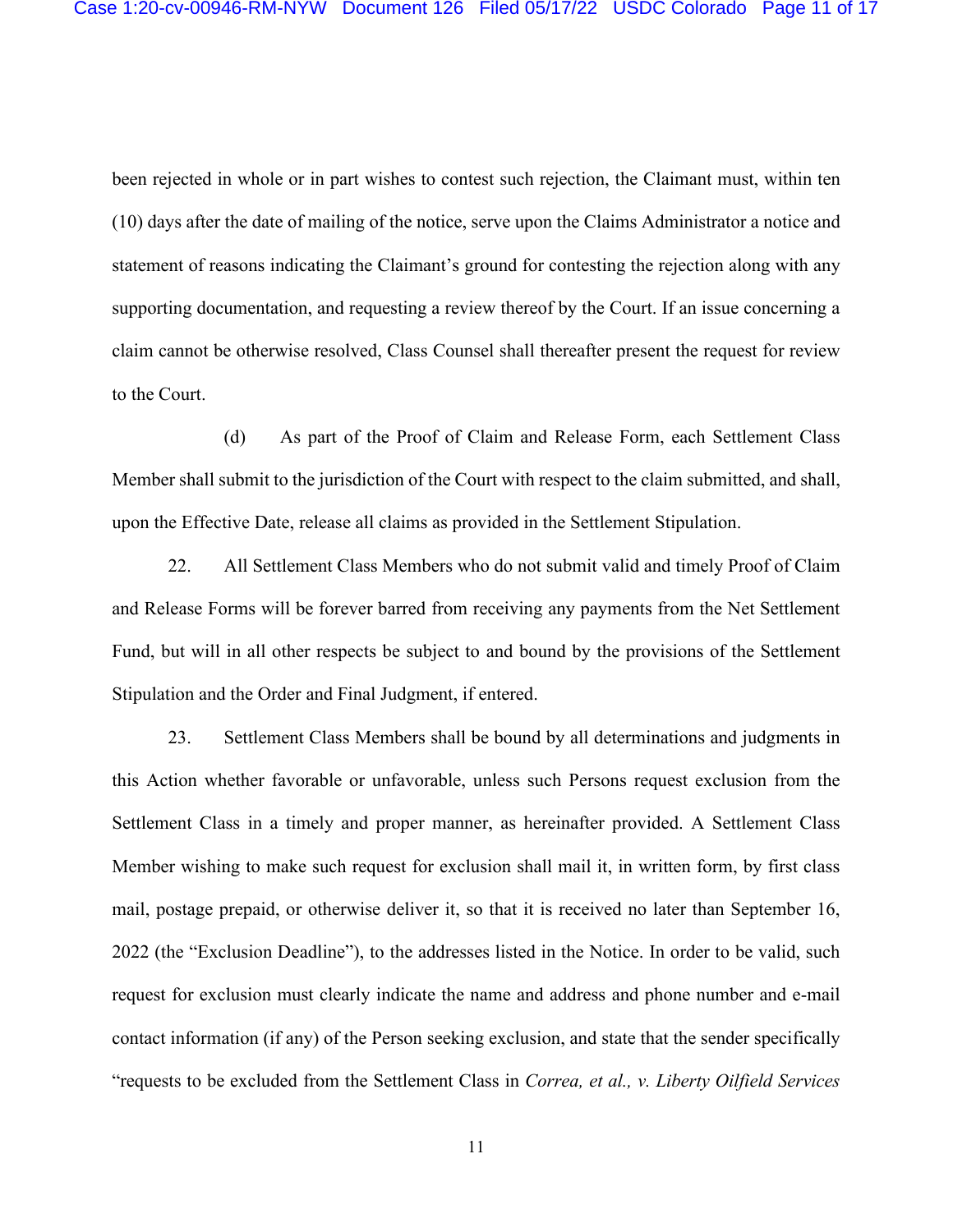*Inc., et al.*, 1:20-CV-00946-RM-NYW (D. Colo.)." In order to be valid, such request for exclusion must be submitted with documentary proof (i) of each purchase or acquisition and, if applicable, sale transaction of Liberty common stock during the Class Period and (ii) demonstrating the Person's status as a beneficial owner of Liberty common stock. Any such request for exclusion must be signed and submitted by the beneficial owner under penalty of perjury. The request for exclusion shall not be effective unless it provides the required information, is legible, and is made within the time stated above, or the exclusion is otherwise accepted by the Court. Class Counsel may contact any Person filing a request for exclusion, or their attorney if one is designated, to discuss the exclusion.

24. The Claims Administrator shall provide all requests for exclusion and supporting documentation submitted therewith (including untimely requests and revocations of requests) to counsel for the Parties promptly as received, and in no case later than the Exclusion Deadline or upon the receipt thereof (if later than the Exclusion Deadline). Pursuant to ¶ 6.3(i) of the Settlement Stipulation, in no event shall the Claims Administrator or Class Counsel be permitted to provide any requests for exclusion to Defendants' Counsel less than seven (7) days prior to the Settlement Hearing. The Settlement Class will not include any Person who delivers a valid and timely request for exclusion.

25. Any Person that submits a request for exclusion may thereafter submit to the Claims Administrator a written revocation of that request for exclusion, provided that it is received and provided to Class Counsel and Defendants' Counsel no later than three (3) days before the Settlement Hearing, in which event that Person will be included in the Settlement Class.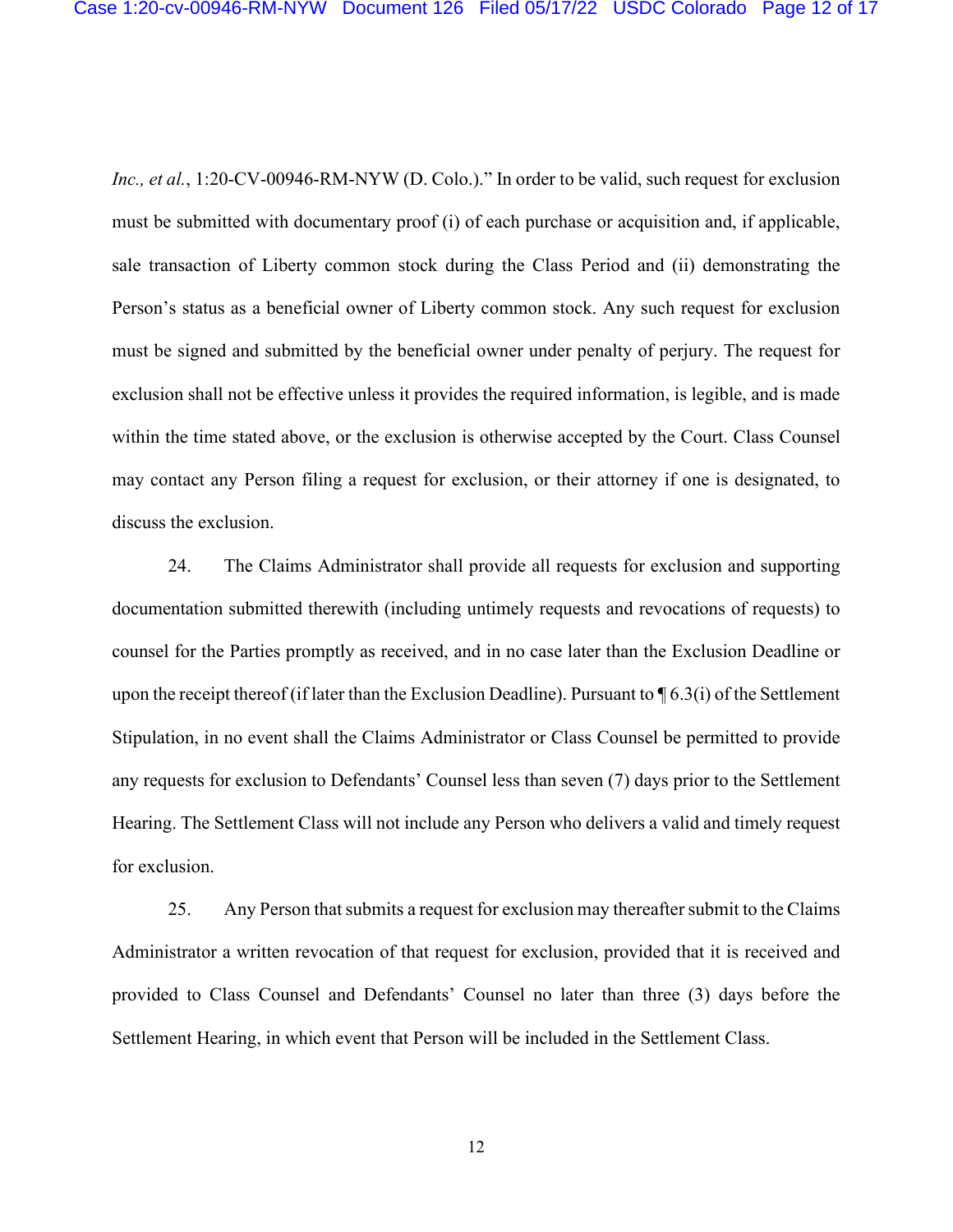26. All Persons who submit valid, timely and unrevoked request for exclusions will be forever barred from receiving any payments from the Net Settlement Fund.

27. The Court will consider comments and/or objections to the Settlement, the Plan of Allocation, or the Fee and Expense Application, provided, however, that no Settlement Class Member or other Person shall be heard or entitled to contest the approval of the terms and conditions of the proposed Settlement or, if approved, the Order and Final Judgment, or any other order relating thereto, unless that Person has served copies of any objections, papers and briefs to each of the following counsel at least twenty-one (21) days prior to the Settlement Hearing Date:

CLASS COUNSEL: Laurence Rosen The Rosen Law Firm, P.A. 275 Madison Avenue  $40<sup>th</sup>$  Floor New York, NY 10016

COUNSEL FOR LIBERTY, THE INDIVIDUAL DEFENDANTS, AND THE RIVERSTONE DEFENDANTS: R. Thaddeus Behrens Shearman & Sterling LLP 2828 North Harwood Street Dallas, TX 75201

## COUNSEL FOR THE UNDERWRITER DEFENDANTS:

 Brian S. Weinstein Davis Polk & Wardwell, LLP 450 Lexington Avenue New York, NY 10017

and that Person has (at least twenty-one (21) days prior to the Settlement Hearing date) filed said objections, papers and briefs, showing due proof of service upon counsel identified above, with the Clerk of the Court, U.S. District Court, District of Colorado, Alfred A. Arraj United States Courthouse, 901 19th Street Denver, Colorado 80294. To be valid, any such objection must contain the Settlement Class Member's (1) name, address, and telephone number; (2) a list of all purchases and sales of Liberty common stock during the Class Period in order to show membership in the Settlement Class; (3) all grounds for the objection, including any legal support known to the Settlement Class Member and/or his, her, or its counsel; (4) the name, address and telephone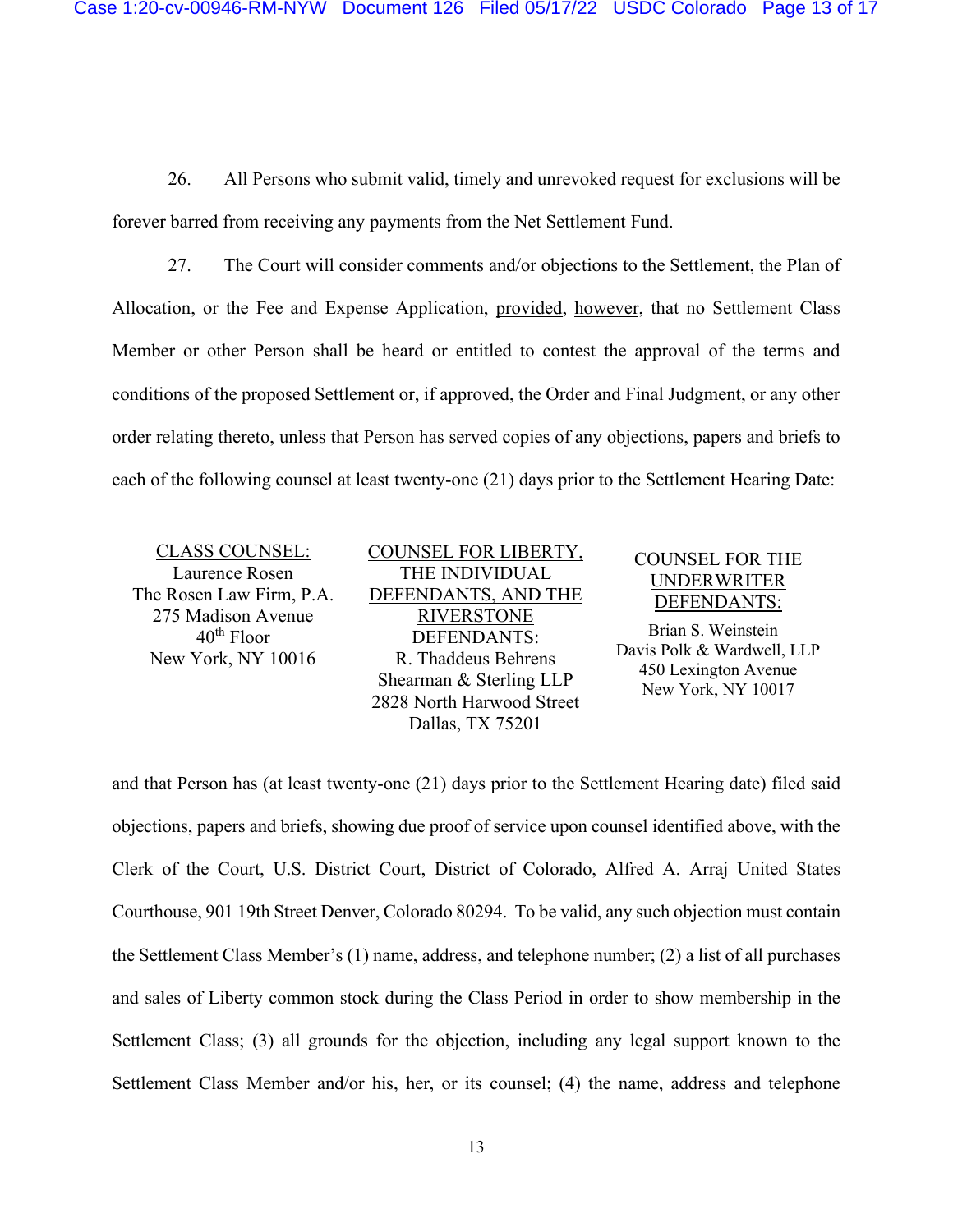number of all counsel who represent the Settlement Class Member, including former or current counsel who may be entitled to compensation in connection with the objection; and (5) the number of times the Settlement Class Member and/or his, her, or its counsel has filed an objection to a class action settlement in the last five years, the nature of each such objection in each case, the jurisdiction in each case, and the name of the issuer of the security or seller of the product or service at issue in each case. Attendance at the Settlement Hearing is not necessary, but Persons wishing to be heard orally in opposition to the approval of the Settlement Stipulation, the Plan of Allocation, and/or the Fee and Expense Application are required to indicate in their written objection (or in a separate writing that is submitted in accordance with the deadline and after instruction pertinent to the submission of a written objection) that they intend to appear at the Settlement Hearing and identify any witnesses they may call to testify or exhibits they intend to introduce into evidence at the Settlement Hearing. Settlement Class Members do not need to appear at the Settlement Hearing or take any other action to indicate their approval.

28. Any Settlement Class Member who does not object in the manner prescribed above shall be deemed to have waived all such objections and shall forever be foreclosed from making any objection to the fairness, adequacy or reasonableness of the Settlement, the Order and Final Judgment to be entered approving the Settlement, the Plan of Allocation, and/or the Fee and Expense Application, unless otherwise ordered by the Court; shall be bound by all the terms and provisions of the Settlement Stipulation and by all proceedings, orders and judgments in the Action; and shall also be foreclosed from appealing from any judgment or order entered in this Action.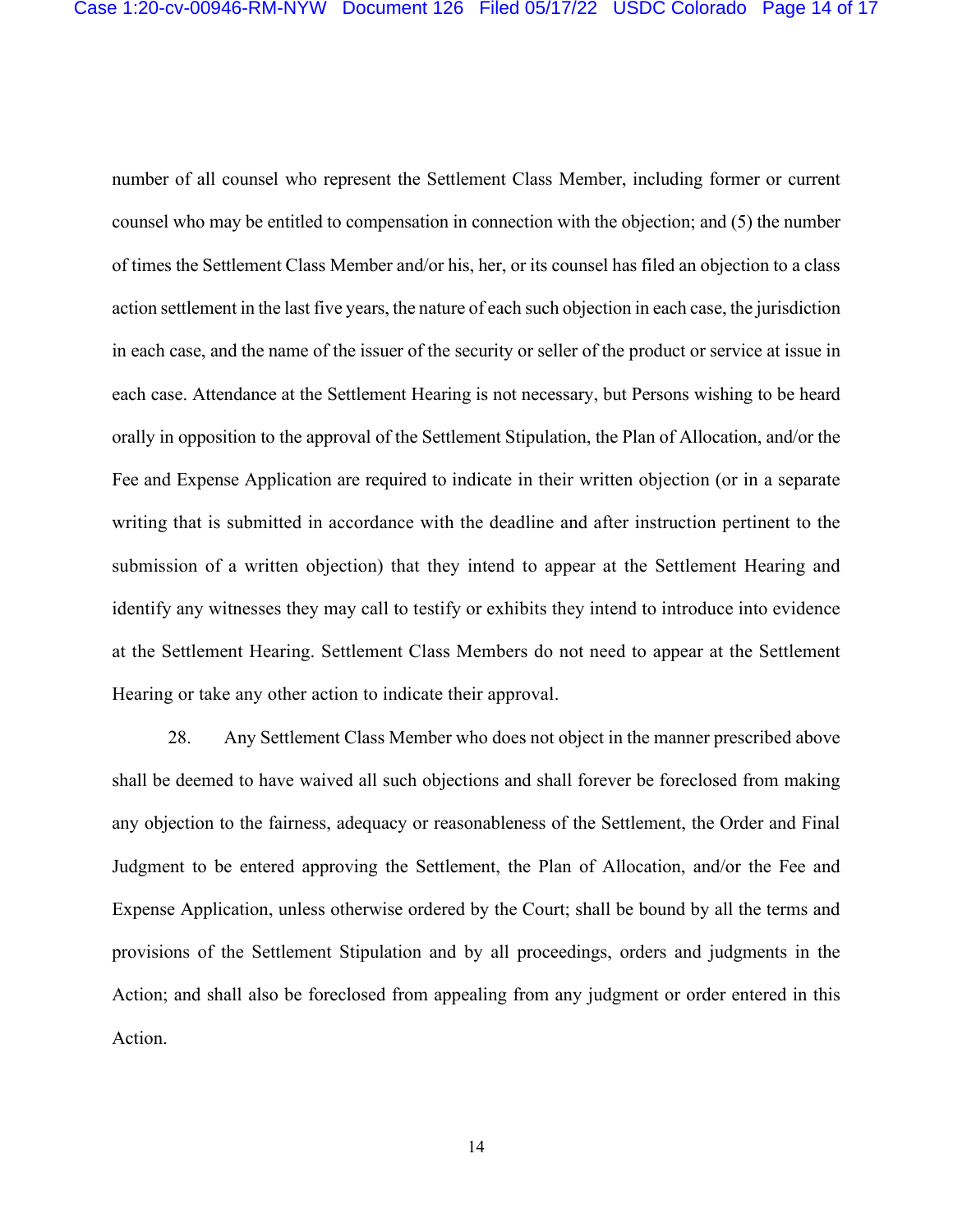29. All papers in support of the Settlement, the Plan of Allocation and/or the Fee and Expense Application shall be filed and served no later than twenty-eight (28) days before the Settlement Hearing.

30. Any submissions filed in response to any objections or in further support of the Settlement, the Plan of Allocation and/or the Fee and Expense Application shall be filed no later than seven (7) days prior to the Settlement Hearing.

31. Defendants shall have no responsibility for, or liability with respect to, the Plan of Allocation or any application for attorneys' fees and interest, or expenses or payments to the Class Representatives, and such matters will be considered separately from the fairness, reasonableness, and adequacy of the Settlement.

32. Pending final determination of whether the Settlement should be approved, all parties that are contemplated to provide releases pursuant to ¶¶ 5.1-5.2 of the Settlement Stipulation shall be enjoined from commencing, prosecuting, or attempting to prosecute any Released Claims against any Released Party in any court or tribunal or proceeding. Unless and until the Settlement Stipulation is cancelled and terminated pursuant to the Settlement Stipulation, all proceedings in the Action, other than such proceedings as may be necessary to carry out the terms and conditions of the Settlement Stipulation, are hereby stayed and suspended until further order of the Court.

33. All funds held by the Escrow Agent shall be deemed and considered to be in the custody of the Court, and shall remain subject to the jurisdiction of the Court, until such time as such funds shall be distributed or returned pursuant to the Settlement Stipulation and Plan of Allocation and/or further order(s) of the Court.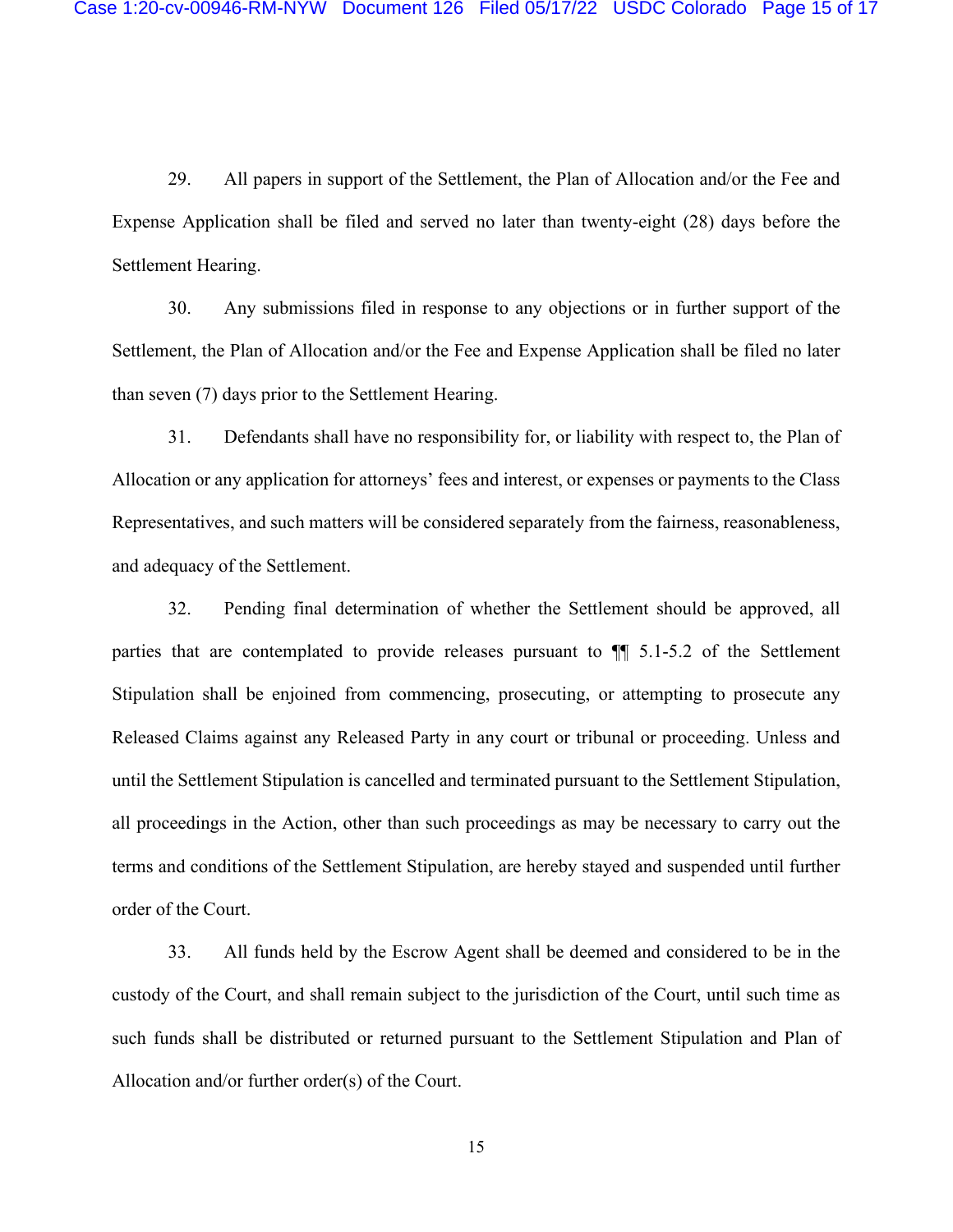34. Neither the Settlement Stipulation, nor any of its terms or provisions, nor any of the negotiations or proceedings connected with it, shall be construed as an admission or concession by Defendants or the Released Parties of the truth of any of the allegations in the Action, or of any liability, fault, or wrongdoing or any kind and shall not be construed as, or deemed to be evidence of or an admission or concession that the Class Representatives or any Settlement Class Members have suffered any damages, harm, or loss. Further, neither the Settlement Stipulation, nor any of its terms or provisions, nor any of the negotiations or proceedings connected with it, nor this Order shall be construed as an admission or concession by the Class Representatives of the validity of any factual or legal defense or of the infirmity of any of the claims or facts alleged in this Action.

35. In the event the Settlement is not consummated in accordance with the terms of the Settlement Stipulation, then the Settlement Stipulation and this Order (including any amendment(s) thereof, and except as expressly provided in the Settlement Stipulation or by order of the Court) shall be null and void, of no further force or effect, and without prejudice to any Party or Released Party, and may not be introduced as evidence or used in any action or proceeding by any Person against the Parties or Released Parties, and each Party shall be restored to his, her or its respective litigation positions as they existed on February 28, 2022, pursuant to the terms of the Settlement Stipulation.

36. The Court reserves the right to alter the time or the date of the Settlement Hearing without further notice to Settlement Class Members, provided that the time or the date of the Settlement Hearing shall not be set at a time or date earlier than the time and date set forth in ¶ 6 above. The Court reserves the right to adjourn the Settlement Hearing without any further notice other than entry of an Order on the Court's docket, and to approve the Settlement without further